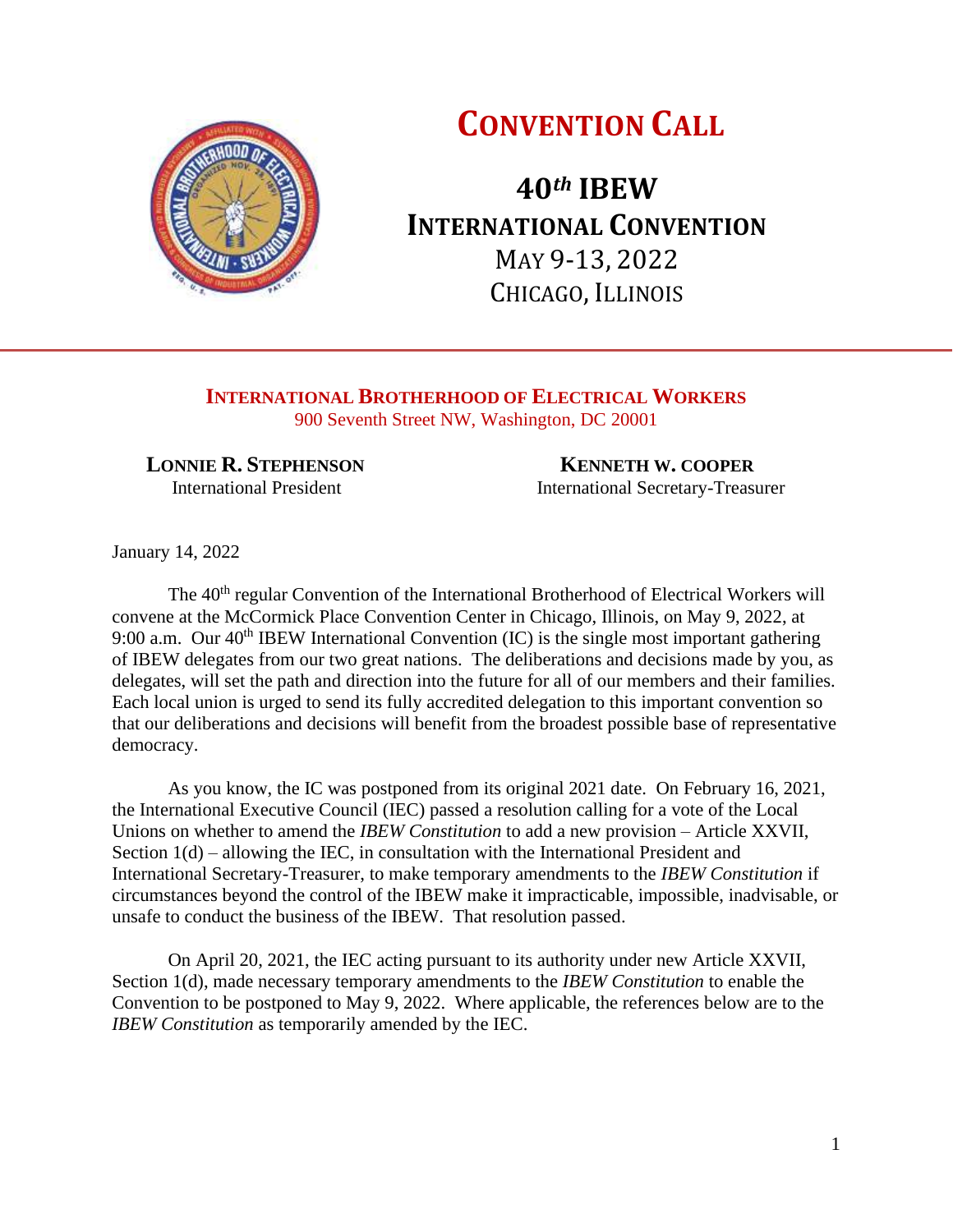## **REPRESENTATION**

Article II, Section 7, of the *IBEW Constitution* states, "No LU shall be entitled to representation at an IC if it has an indebtedness to the International Union for per capita tax payments and unless its per capita tax to the International Union has been paid on its membership through the month of July prior to the first of the month in which the IC is held, *except that, to be entitled to representation at the 40th IBEW Convention, a L.U. may not have an indebtedness to the International Union for per capita tax payments and must be paid on its membership through the month of January 2022*."

Article II, Section 8, provides, "The basis of representation at the IC shall be as follows: Each LU shall be entitled to a per capita tax vote on 'A' and 'BA' members based upon the average monthly number of members in good standing on which per capita tax is paid to the International Union during the twelve (12) month period ending on March 31 in the year in which the I.C. is held, *except for the 40th IBEW Convention for which the average monthly number of members in good standing shall be based upon per capita tax that is paid to the International Union during the twelve (12) month period ending on November 30, 2021*. Where the L.U. has been affiliated with the International Union for less than twelve (12) months, the average shall be computed from the month of affiliation. Each LU shall be entitled to the following:

(a) One (1) delegate for the first 250 members, one (1) delegate for each additional 250 members or majority fraction thereof:

| Membership     | Number of Delegates |
|----------------|---------------------|
| Up to $375$    |                     |
| 376 to 625     | 2                   |
| 626 to 875     | 3                   |
| 876 to 1,125   | 4                   |
| 1,126 to 1,375 | 5                   |
| 1,376 to 1,625 |                     |

(b) One more delegate for each additional 500 members:

| Membership     | Number of Delegates |
|----------------|---------------------|
| 1,626 to 2,125 |                     |
| 2,126 to 2,625 | x                   |
| 2,626 to 3,100 | Q                   |

(c) One more delegate for each additional 3,000 members – maximum 15 delegates:

| Membership       | <b>Number of Delegates</b> |
|------------------|----------------------------|
| 3,101 to 6,000   | 10                         |
| 6,001 to 9,000   | 11                         |
| 9,001 to 12,000  | 12                         |
| 12,001 to 15,000 | 13                         |
| 15,001 to 18,000 | 14                         |
| 18,001 and over  | 15                         |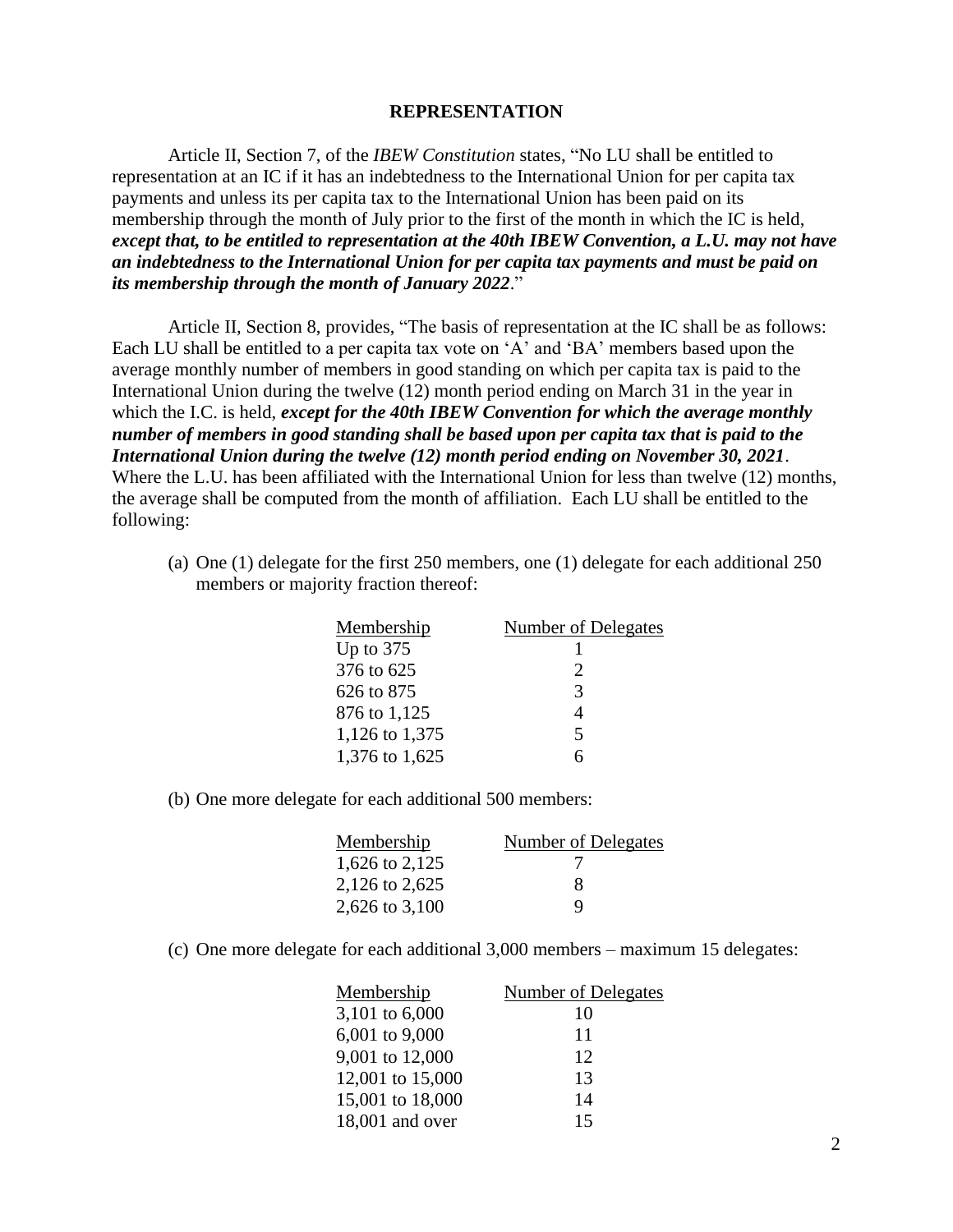Delegates representing only 'BA' membership shall not be entitled to discuss, or vote on, matters affecting Article XI."

When local unions do not send their full delegate quota, the delegate or delegates who are present at the IC are entitled to cast the entire vote of their local union on any roll call. **To be included in the average monthly membership count ending November 30, 2021, Local Unions must have provided all per capita reports for the twelve-month period ending November 30, 2021.**

## **QUALIFICATION OF DELEGATES**

Article II, Section 10, of the *IBEW Constitution* reads in part, "No member shall be nominated as a delegate or alternate unless he is present or signifies his willingness in writing, nor shall he be eligible to be a delegate or an alternate unless in continuous good standing in his LU at least twenty-four (24) months immediately prior to nomination, provided his LU has been in existence that long. However, no such member shall be disqualified because his LU has been merged or amalgamated with another LU or LU's. When it is impracticable or impossible for a LU to elect a delegate or alternate with the requested standing, the IP may grant special dispensation.

The two (2) years membership requirement shall not be applicable to members of LU's affiliated with System Councils, who are employed by a single employer and who transfer between LU's within a System Council, provided, however, that any such member must have been a member in continuous good standing for two (2) years in at least one of the LU's affiliated with the System Council involved.

Where the LU bylaws specify, prior to election to a particular elective office, that one of the functions of said elective office shall include service as a delegate to the IC or other body, a special election of the officer holding such office to be a delegate is not necessary. In the event a vacancy should occur in the said elective office and it is filled pursuant to Article XVI, Section 16, prior to May in the convention year, *but specifically for the 40th IBEW Convention, prior to January 2022*, the LU shall elect a replacement delegate. The person appointed to fill the particular elective office shall be a candidate for election as a delegate. If, however, the vacancy is filled between May in the convention year and the holding of the I.C., *but specifically for the 40th IBEW Convention, between January 2022 and the holding of the 40th IBEW Convention,* the person appointed to the vacancy in the elective office shall serve as a delegate, except that, as provided by law, such delegate may not vote in any election for International Officers.

Delegates and alternates shall be elected by secret ballot. Members in good standing in the LU shall be given at least fifteen (15) days notice of the time, place and manner of making nominations and of the election, and may participate therein, except for those who may be expressly prohibited by approved provision of the LU bylaws. The election of delegates and alternates shall be decided for those receiving the most votes and ballots, and records of the election shall be retained for one (1) year."

With respect to alternate delegates, Article II, Section 10 of the *IBEW Constitution* states that, "if between the election and the I.C., an elected delegate should resign or otherwise be unable to attend the I.C., then the alternate delegate with the highest number of votes in the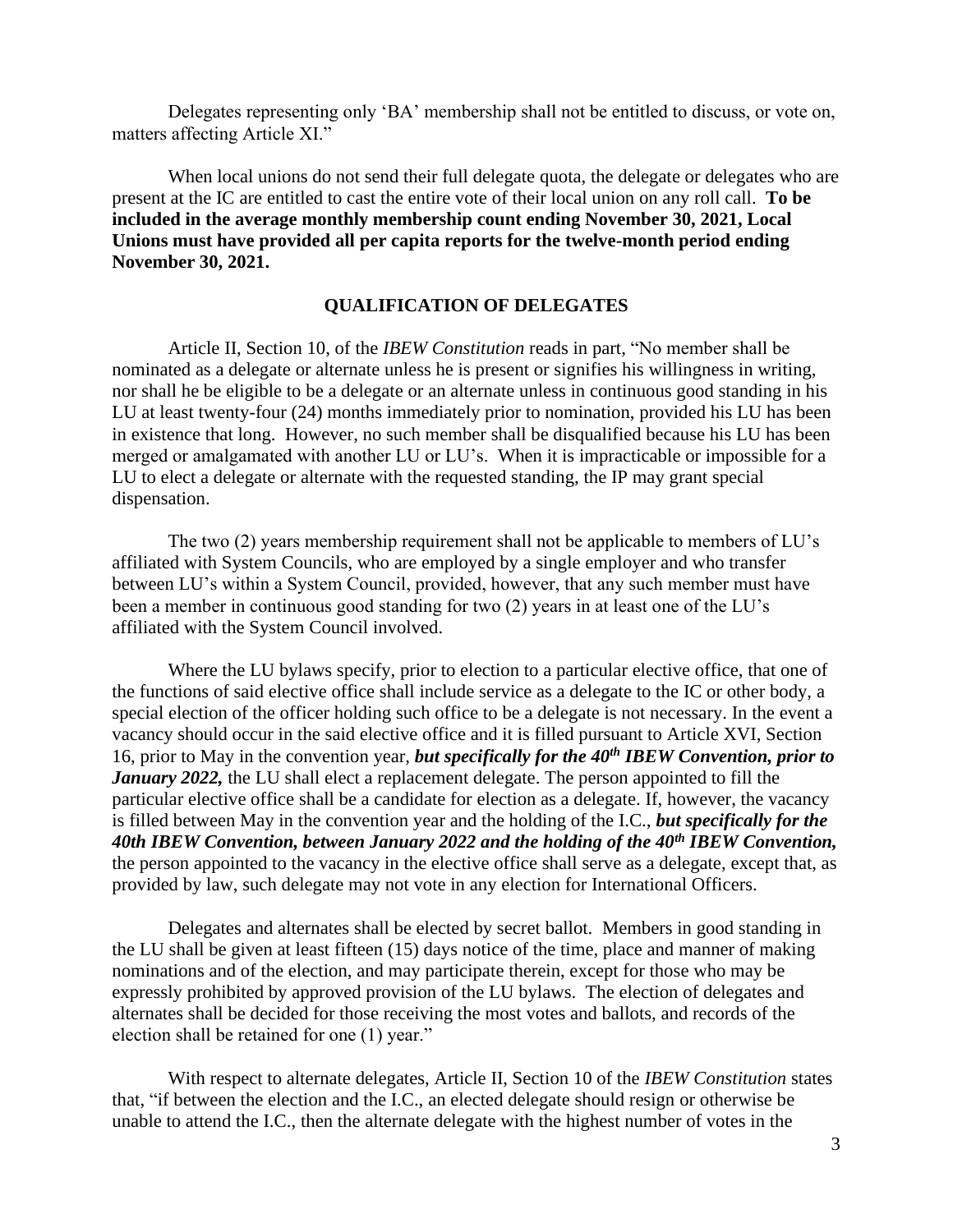election shall take his place as a delegate. Should a second elected delegate resign or otherwise be unable to attend the I.C., then the alternate delegate with the next highest number of votes in the election shall take his place as a delegate, and so forth. In the event there are no other elected alternates, the Executive Board shall appoint such delegates, provided, however, that appointed delegates may not, as provided by law, vote in any election for International Officers."

To qualify as a delegate of a local union which has at least 6 months standing in the IBEW but less than 24 months, a member must have continuous good standing in the local union since its charter date. This means the delegate must have joined the local union on or before the date the charter was closed. Article XII, Section 1, of the *IBEW Constitution* defines this time period as the first 60 days after the local union is initially chartered.

# **CREDENTIALS**

Credentials for delegates and alternates will be provided through the online preregistration system which will become available on February 1, 2022. Local unions will access the delegate and alternate preregistration website by using their assigned *Local Connections* username and password. Local unions unsure of their *Local Connections* logon information should email timpweb@ibew.org for assistance.

All delegates and alternates must be preregistered using the online system. As part of the preregistration process, the online system will implement the rules provided in Article II of the *IBEW Constitution*, as temporarily amended for the 40<sup>th</sup> Convention, in order to validate the membership records of delegates and alternates. An individual whose membership records meet the qualifications set forth in Article II will be prompted to print their credential, have it endorsed by the appropriate local union officers as well as the election judge, have the local union seal impressed upon it, and finally, forward the credential to the IBEW International Office (IO) located in Washington, DC. A copy of the credential must be retained by the delegate or alternate for presentation at registration in Chicago. Those delegates and alternates whose membership records fail the validation process should contact their local union or the office of their international vice president for assistance.

Please note that the printed delegate and alternate credentials must be in the hands of the International Secretary-Treasurer (or in the mail) by March 10, 2022, which is 60 days prior to the commencement of the IC. Should a delegate fail to comply with this policy, he/she will not be eligible to receive any delegate payments. The Credentials Committee will decide whether such a delegate or alternate will be seated (see Article II, Section 11, of the *IBEW Constitution*).

#### **HOTEL ACCOMMODATIONS**

As part of the online pre-registration process, delegates and alternates will select their hotels from the room blocks secured by the IO when the pre-registration opens on February 1, 2022. Please contact your servicing international representative should you require assistance.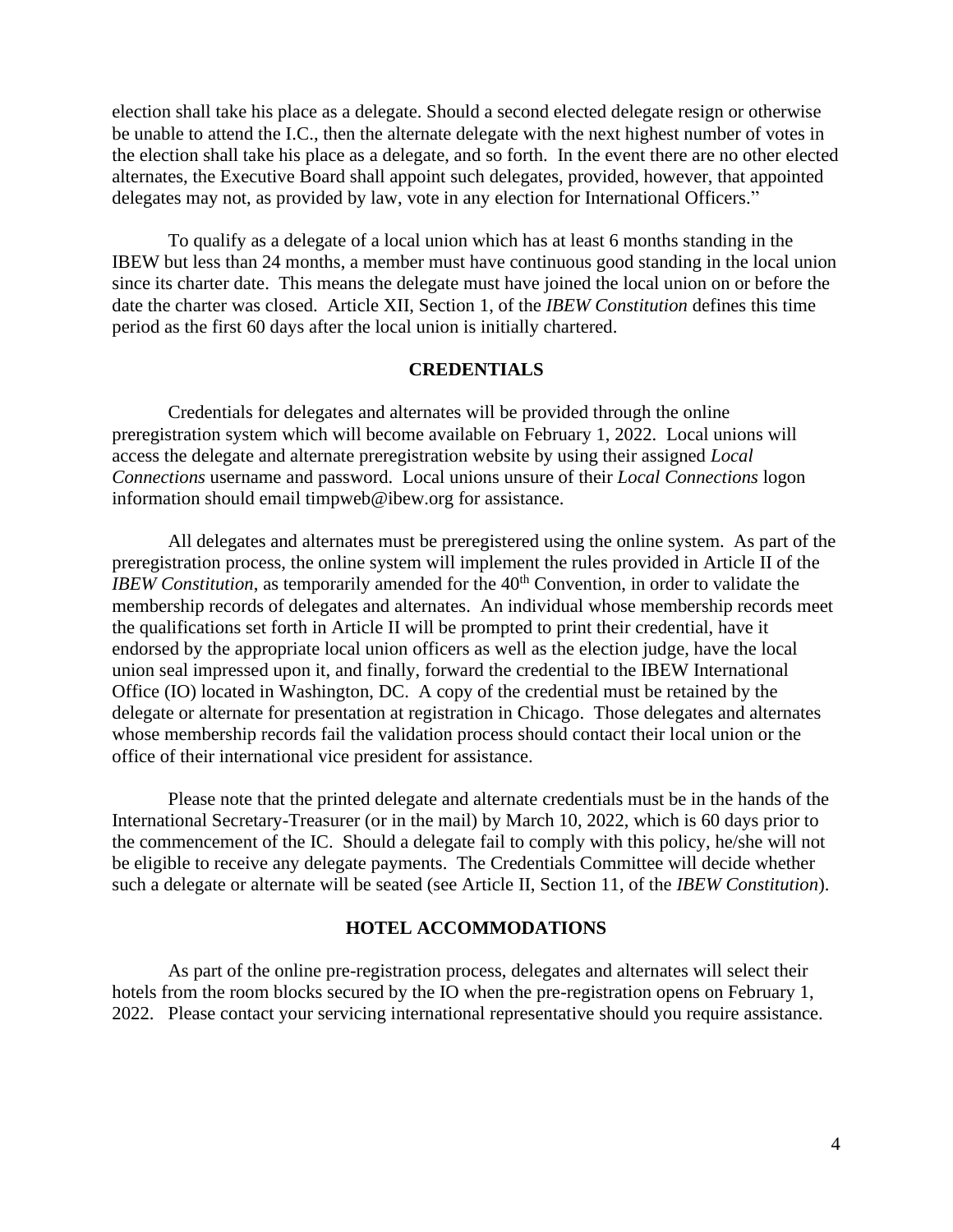## **DELEGATE PAYMENT**

Article II, Section 9, of the *IBEW Constitution* states, "For transportation, sleeping and living expenses en route to and while attending the IC, the IST will pay each delegate a sum equal to ninety cents (90¢) a mile, one way, by the shortest practical route.Each delegate remaining until the close of the Convention shall be reimbursed for expenses in the amount of one thousand dollars (\$1,000.00). LU's may pay their delegates additional sums."

#### **DUES PAYMENTS**

Delegates are urged to pay their dues in advance through May 2022, the month of the IC, and to ensure that the dues have been properly recorded by the local union financial secretary on a current per capita report to the International Secretary-Treasurer. A member is only authorized to serve as a delegate to the IC if his/her membership is current when the proceedings commence. Delegates whose dues are paid through a check-off system should contact their local union and request that their dues payments through May 2022 be recorded on a miscellaneous receipt. All delegates must provide a copy of their dues receipt at registration in Chicago.

# **SUBMISSION OF CONSTITUTIONAL AMENDMENTS**

Proposed amendments to the *IBEW Constitution* must be approved by the members at a regular or special meeting of the local union. Only amendments which have been approved by local unions and those recommended by the International Officers will be considered, and to be considered, all amendments must be submitted to the International Secretary-Treasurer by March 25, 2022, which is forty-five (45) days prior to the opening of the IC. For further information, please refer to Article XXVII, Section 2, which provides:

"The IP shall appoint a Law Committee consisting of eleven (11) delegates elected to the IC, at least one from each IVP District. These shall meet in the IO fifteen (15) days prior to the opening of the IC. This committee shall consider all proposed amendments to be submitted to the IC, and the committee shall have a printed report ready for the first day's session of the IC.

Only proposed amendments and resolutions approved by LU's and recommendations of International Officers shall be considered. All these must be submitted to the IST forty-five (45) days prior to the opening of the IC."

### **SUBMISSION OF RESOLUTIONS**

To be considered, resolutions, other than amendments to the *IBEW Constitution*, must be in the office of the International Secretary-Treasurer by March 25, 2022, which is 45 days prior to the opening of the IC. The resolutions must have been approved by the members at a regular or special meeting of the local union.

#### **VACCINATIONS**

The City of Chicago has implemented a public health order requiring persons over the age of five to provide proof of vaccination when attending events where food and beverages are being served. To comply with this order and to promote the health and safety of all attendees at